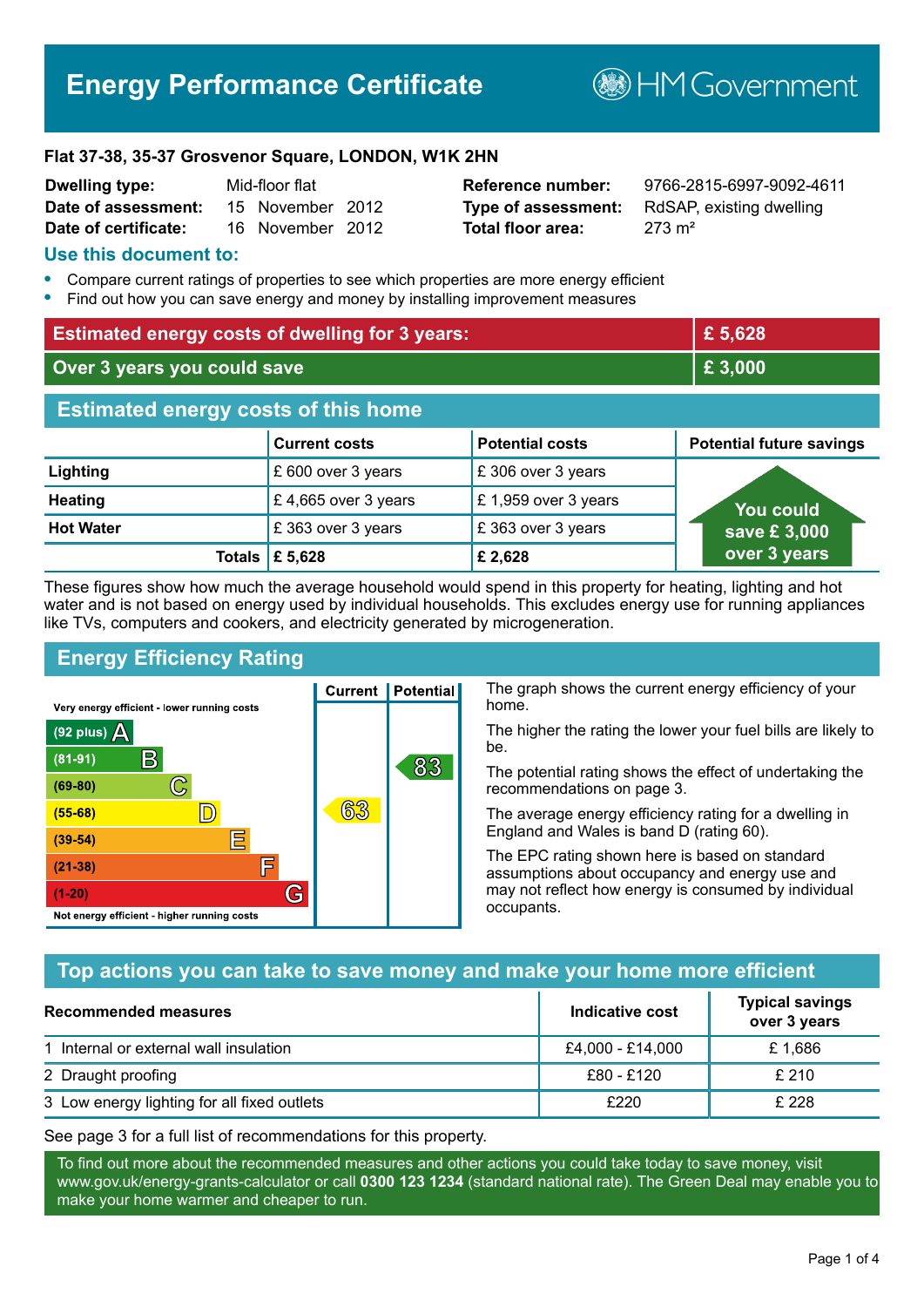**Energy Performance Certificate**

## **Summary of this home's energy performance related features**

| <b>Element</b>        | <b>Description</b>                             | <b>Energy Efficiency</b> |
|-----------------------|------------------------------------------------|--------------------------|
| Walls                 | Solid brick, as built, no insulation (assumed) | $\star$ * * * *          |
| Roof                  | (another dwelling above)                       |                          |
| Floor                 | (other premises below)                         |                          |
| Windows               | Single glazed                                  | ★☆☆☆☆                    |
| Main heating          | Community scheme                               | ★★★★☆                    |
| Main heating controls | Flat rate charging, Trvs                       | ★★★☆☆                    |
| Secondary heating     | Room heaters, electric                         |                          |
| Hot water             | Community scheme                               | ★★★★☆                    |
| Lighting              | No low energy lighting                         | *****                    |

Current primary energy use per square metre of floor area: 190 kWh/m² per year

The assessment does not take into consideration the physical condition of any element. 'Assumed' means that the insulation could not be inspected and an assumption has been made in the methodology based on age and type of construction.

See addendum on the last page relating to items in the table above.

#### **Low and zero carbon energy sources**

Low and zero carbon energy sources are sources of energy that release either very little or no carbon dioxide into the atmosphere when they are used. Installing these sources may help reduce energy bills as well as cutting carbon. There are none provided for this home.

# **Your home's heat demand**

For most homes, the vast majority of energy costs derive from heating the home. Where applicable, this table shows the energy that could be saved in this property by insulating the loft and walls, based on typical energy use (shown within brackets as it is a reduction in energy use).

| <b>Heat demand</b>           | <b>Existing dwelling</b> | Impact of loft<br>insulation | Impact of cavity<br>wall insulation | Impact of solid<br>wall insulation |
|------------------------------|--------------------------|------------------------------|-------------------------------------|------------------------------------|
| Space heating (kWh per year) | 25,561                   | N/A                          | N/A                                 | (11,761)                           |
| Water heating (kWh per year) | 2,526                    |                              |                                     |                                    |

You could receive Renewable Heat Incentive (RHI) payments and help reduce carbon emissions by replacing your existing heating system with one that generates renewable heat, subject to meeting minimum energy efficiency requirements. The estimated energy required for space and water heating will form the basis of the payments. For more information, search for the domestic RHI on the www.gov.uk website.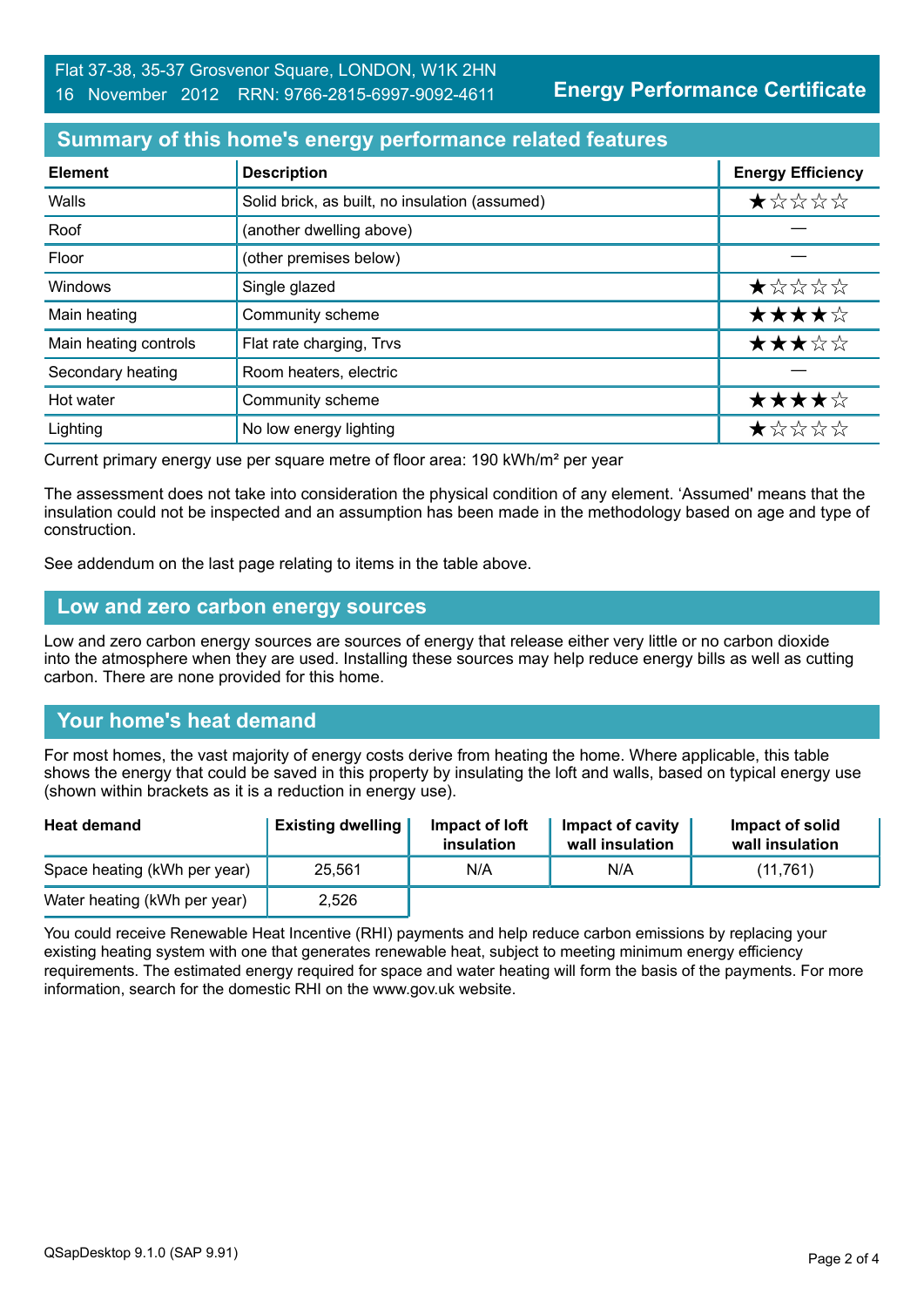#### Flat 37-38, 35-37 Grosvenor Square, LONDON, W1K 2HN 16 November 2012 RRN: 9766-2815-6997-9092-4611

## **Recommendations**

The measures below will improve the energy performance of your dwelling. The performance ratings after improvements listed below are cumulative; that is, they assume the improvements have been installed in the order that they appear in the table. Further information about the recommended measures and other simple actions you could take today to save money is available at www.gov.uk/energy-grants-calculator. Before installing measures, you should make sure you have secured the appropriate permissions, where necessary. Such permissions might include permission from your landlord (if you are a tenant) or approval under Building Regulations for certain types of work.

| <b>Recommended measures</b>                                       | Indicative cost  | <b>Typical savings</b><br>per year | <b>Rating after</b><br>improvement |
|-------------------------------------------------------------------|------------------|------------------------------------|------------------------------------|
| Internal or external wall insulation                              | £4,000 - £14,000 | £ 562                              | C76                                |
| Draught proofing                                                  | £80 - £120       | £70                                | C78                                |
| Low energy lighting for all fixed outlets                         | £220             | £76                                | C79                                |
| Replace single glazed windows with low-E double<br>glazed windows | £3,300 - £6,500  | £153                               | <b>B83</b>                         |

# **Opportunity to benefit from a Green Deal on this property**

Green Deal Finance allows you to pay for some of the cost of your improvements in instalments under a Green Deal Plan (note that this is a credit agreement, but with instalments being added to the electricity bill for the property). The availability of a Green Deal Plan will depend upon your financial circumstances. There is a limit to how much Green Deal Finance can be used, which is determined by how much energy the improvements are estimated to **save** for a 'typical household'.

You may be able to obtain support towards repairs or replacements of heating systems and/or basic insulation measures, if you are in receipt of qualifying benefits or tax credits. To learn more about this scheme and the rules about eligibility, call the Energy Saving Advice Service on **0300 123 1234** for England and Wales.